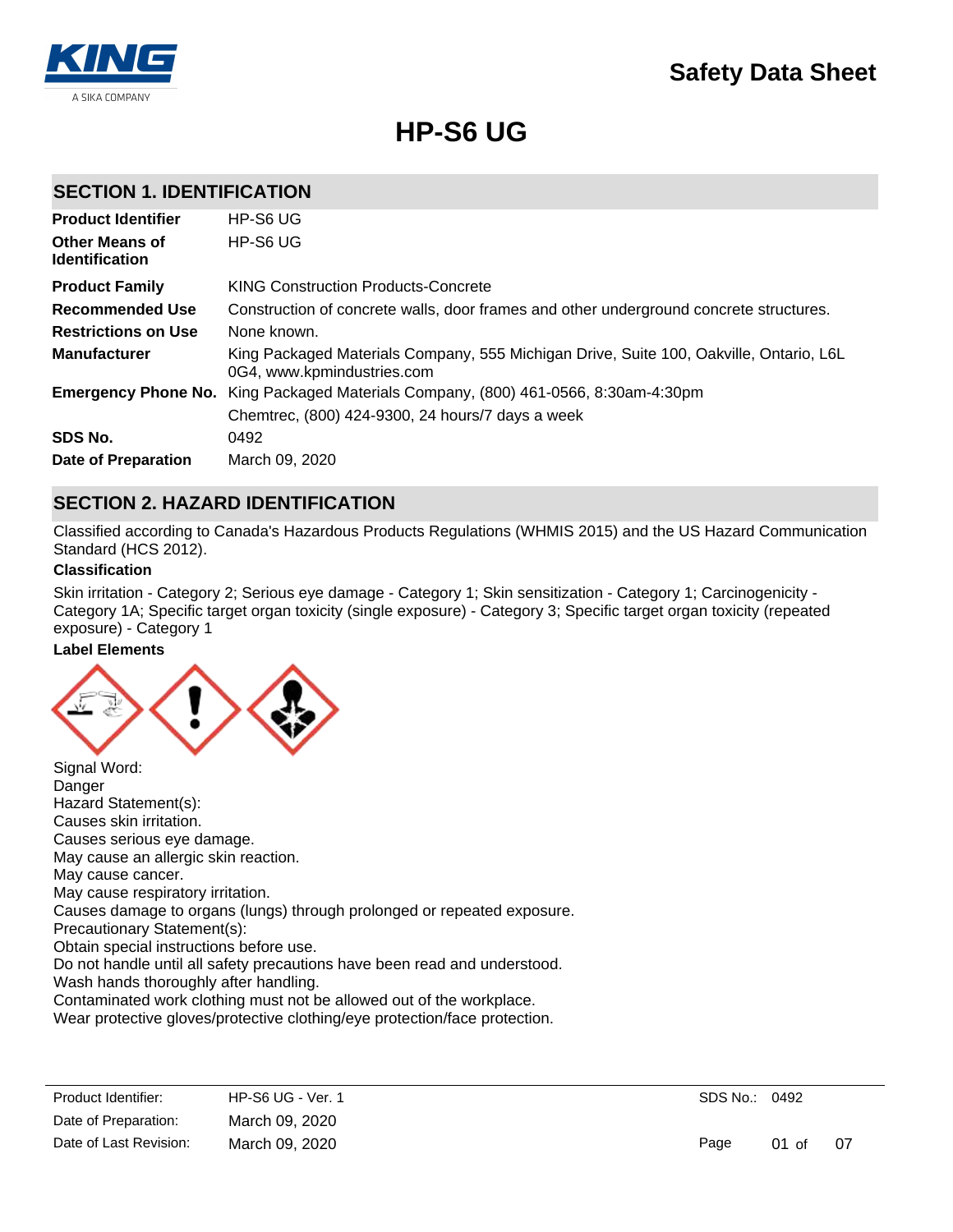Use only outdoors or in a well-ventilated area.

Do not breathe dust/fume/gas/mist/vapours/spray.

Do not eat, drink or smoke when using this product.

IF exposed or concerned: Get medical advice/attention.

IF ON SKIN: Wash with plenty of water.

Take off contaminated clothing and wash it before reuse.

If skin irritation or rash occurs: Get medical advice/attention.

IF IN EYES: Rinse cautiously with water for several minutes. Remove contact lenses, if present and easy to do. Continue rinsing.

Immediately call a POISON CENTRE or doctor.

IF INHALED: Remove person to fresh air and keep comfortable for breathing.

Call a POISON CENTRE or doctor if you feel unwell.

Store locked up.

Store in a well-ventilated place. Keep container tightly closed.

Dispose of contents and container in accordance with local, regional, national and international regulations.

10% of the mixture consists of ingredient(s) of unknown acute toxicity.

### **Other Hazards**

None known.

# **SECTION 3. COMPOSITION/INFORMATION ON INGREDIENTS**

### Mixture:

| <b>Chemical Name</b> | <b>CAS No.</b> | %        | <b>Other Identifiers Other Names</b> |  |
|----------------------|----------------|----------|--------------------------------------|--|
| Portland cement      | 65997-15-1     | 10-30%   | Not applicable                       |  |
| Silica, total quartz | 14808-60-7     | 60-80%   | Not applicable                       |  |
| Silica fume          | 69012-64-2     | $1 - 5%$ | Not applicable                       |  |

#### **Notes**

The exact percentage (concentration) of composition has been withheld as a trade secret in accordance with paragraph (i) of §1910.1200.

# **SECTION 4. FIRST-AID MEASURES**

#### **First-aid Measures**

#### **Inhalation**

Move to fresh air. Keep at rest in a position comfortable for breathing. Call a Poison Centre or doctor if you feel unwell.

### **Skin Contact**

Rinse with lukewarm, gently flowing water for 5 minutes. Take off immediately contaminated clothing, shoes and leather goods (e.g. watchbands, belts). Thoroughly clean clothing, shoes and leather goods before reuse or dispose of safely. If skin irritation or a rash occurs, get medical advice or attention.

### **Eye Contact**

Immediately rinse the contaminated eye(s) with lukewarm, gently flowing water for 15-20 minutes, while holding the eyelid(s) open. Remove contact lenses, if present and easy to do. Immediately call a Poison Centre or doctor. **Ingestion**

Never give anything by mouth if person is rapidly losing consciousness, or is unconscious or convulsing. Do not induce vomiting. Get medical advice or attention if you feel unwell or are concerned.

### **Most Important Symptoms and Effects, Acute and Delayed**

If inhaled: can irritate the nose and throat. Can cause lung injury. If on skin: skin sensitizer. May cause an allergic skin reaction in some people. May cause moderate to severe irritation. If in eyes: causes moderate to severe irritation. Symptoms include sore, red eyes, and tearing. If swallowed: can irritate the mouth, throat and stomach. Symptoms may include nausea, vomiting, stomach cramps and diarrhea.

### **Immediate Medical Attention and Special Treatment**

| <b>HP-S6 UG - Ver. 1</b> |      |                 |               |
|--------------------------|------|-----------------|---------------|
| March 09, 2020           |      |                 |               |
| March 09, 2020           | Page | $02 \text{ of}$ | 07            |
|                          |      |                 | SDS No.: 0492 |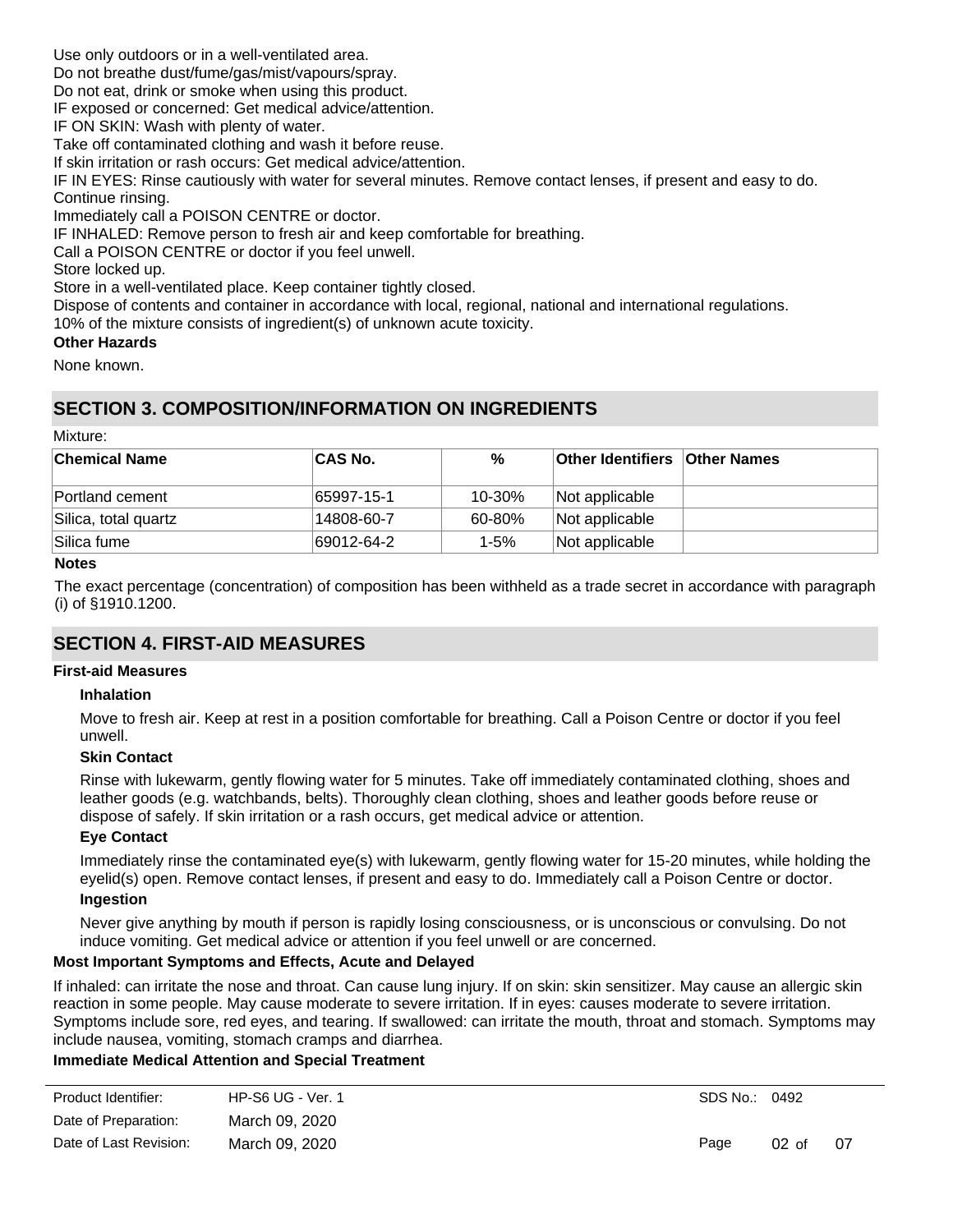Not applicable.

# **SECTION 5. FIRE-FIGHTING MEASURES**

### **Extinguishing Media**

### **Suitable Extinguishing Media**

Not combustible. Use extinguishing agent suitable for surrounding fire.

### **Unsuitable Extinguishing Media**

None known.

### **Specific Hazards Arising from the Product**

This product presents no unusual hazards in a fire situation.

### **Special Protective Equipment and Precautions for Fire-fighters**

Approach fire from upwind to avoid hazardous vapours or gases.

Fire-fighters may enter the area if positive pressure SCBA and full Bunker Gear is worn.

# **SECTION 6. ACCIDENTAL RELEASE MEASURES**

### **Personal Precautions, Protective Equipment, and Emergency Procedures**

Use the personal protective equipment recommended in Section 8 of this safety data sheet. Evacuate the area immediately. Isolate the hazard area. Keep out unnecessary and unprotected personnel.

### **Environmental Precautions**

It is good practice to prevent releases into the environment. Do not allow into any sewer, on the ground or into any waterway.

### **Methods and Materials for Containment and Cleaning Up**

Collect using shovel/scoop or approved HEPA vacuum and place in a suitable container for disposal. Avoid generating dust.

# **SECTION 7. HANDLING AND STORAGE**

### **Precautions for Safe Handling**

Avoid repeated or prolonged skin contact. Do not swallow. Do not breathe in this product. Avoid generating dusts. Keep containers tightly closed when not in use or empty. Do NOT eat, drink or store food in work areas.

### **Conditions for Safe Storage**

Store in the original, labelled, shipping container. Store in an area that is: dry, well-ventilated. Protect product from contact with water, including humidity. Prevent rainwater and ground water from reaching storage area.

# **SECTION 8. EXPOSURE CONTROLS/PERSONAL PROTECTION**

#### **Control Parameters**

|                      | <b>ACGIH TLV®</b>           |             | <b>OSHA PEL</b>           |                | <b>AIHA WEEL</b> |            |
|----------------------|-----------------------------|-------------|---------------------------|----------------|------------------|------------|
| <b>Chemical Name</b> | <b>TWA</b>                  | <b>STEL</b> | <b>TWA</b>                | <b>Ceiling</b> | 8-hr TWA         | <b>TWA</b> |
| Silica fume          |                             |             | 80 mg/m3<br>(R)           |                |                  |            |
| Portland cement      | 1 mg/m $3(R)$<br>A4         |             | $5 \text{ mg/m}$ 3<br>(R) |                |                  |            |
| Silica, total quartz | $0.05$ mg/m $3$<br>$(R)$ A2 |             | $0.1 \text{ mg/m}$ 3      |                |                  |            |

### **Appropriate Engineering Controls**

Use local exhaust ventilation, if general ventilation is not adequate to control amount in the air.

### **Individual Protection Measures**

| Product Identifier:    | $HP-S6 UG - Ver. 1$ |
|------------------------|---------------------|
| Date of Preparation:   | March 09, 2020      |
| Date of Last Revision: | March 09, 2020      |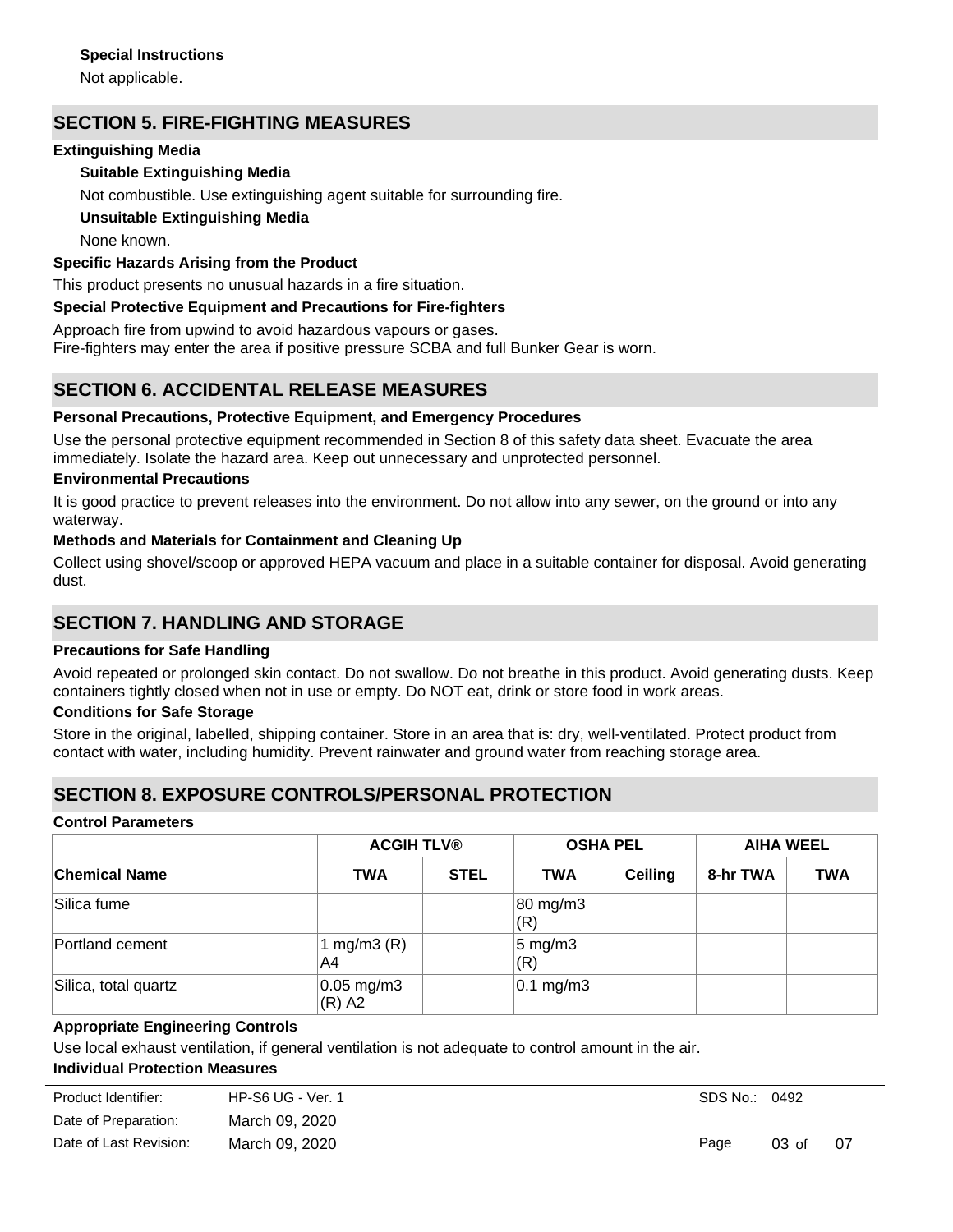### **Eye/Face Protection**

Safety eyewear complying with an approved standard should be used when a risk assessment indicates this is necessary.

### **Skin Protection**

Chemical-resistant, impervious gloves complying with an approved standard should be worn at all times when handling chemical products if a risk assessment indicates this is necessary. Choose body protection in relation to its type, to the concentration and amount of dangerous substances, and to the specific work-place.

#### **Respiratory Protection**

Wear a NIOSH approved particulate respirator equipped with an N95, R95, or P95 filter.

# **SECTION 9. PHYSICAL AND CHEMICAL PROPERTIES**

| <b>Basic Physical and Chemical Properties</b>                |                                                          |
|--------------------------------------------------------------|----------------------------------------------------------|
| Appearance                                                   | Grey powder.                                             |
| <b>Odour</b>                                                 | Odourless                                                |
| <b>Odour Threshold</b>                                       | Not available                                            |
| рH                                                           | Not available                                            |
| <b>Melting Point/Freezing Point</b>                          | Not available (melting); Not available (freezing)        |
| <b>Initial Boiling Point/Range</b>                           | Not available                                            |
| <b>Flash Point</b>                                           | Not available                                            |
| <b>Evaporation Rate</b>                                      | Not available                                            |
| <b>Flammability (solid, gas)</b>                             | Not applicable                                           |
| <b>Upper/Lower Flammability or</b><br><b>Explosive Limit</b> | Not available (upper); Not available (lower)             |
| <b>Vapour Pressure</b>                                       | Not available                                            |
| Vapour Density (air = 1)                                     | Not available                                            |
| <b>Relative Density (water = 1)</b>                          | 2.5                                                      |
| <b>Solubility</b>                                            | Not available in water; Not available (in other liquids) |
| <b>Partition Coefficient,</b><br>n-Octanol/Water (Log Kow)   | Not available                                            |
| <b>Auto-ignition Temperature</b>                             | Not available                                            |
| <b>Decomposition Temperature</b>                             | Not available                                            |
| <b>Viscosity</b>                                             | Not available (kinematic); Not available (dynamic)       |
| <b>Other Information</b>                                     |                                                          |
| <b>Physical State</b>                                        | Solid                                                    |

### **SECTION 10. STABILITY AND REACTIVITY**

#### **Reactivity**

**Chemical Stability** Normally stable. **Conditions to Avoid** Water, moisture or humidity. **Incompatible Materials** None known. **Hazardous Decomposition Products Possibility of Hazardous Reactions** None expected under normal conditions of storage and use. Not reactive under normal conditions of use.

Under normal conditions of storage and use, hazardous decomposition products should not be produced. Date of Preparation: March 09, 2020 Product Identifier: HP-S6 UG - Ver. 1 Date of Last Revision: March 09, 2020

SDS No.: 0492

Page 04 of 07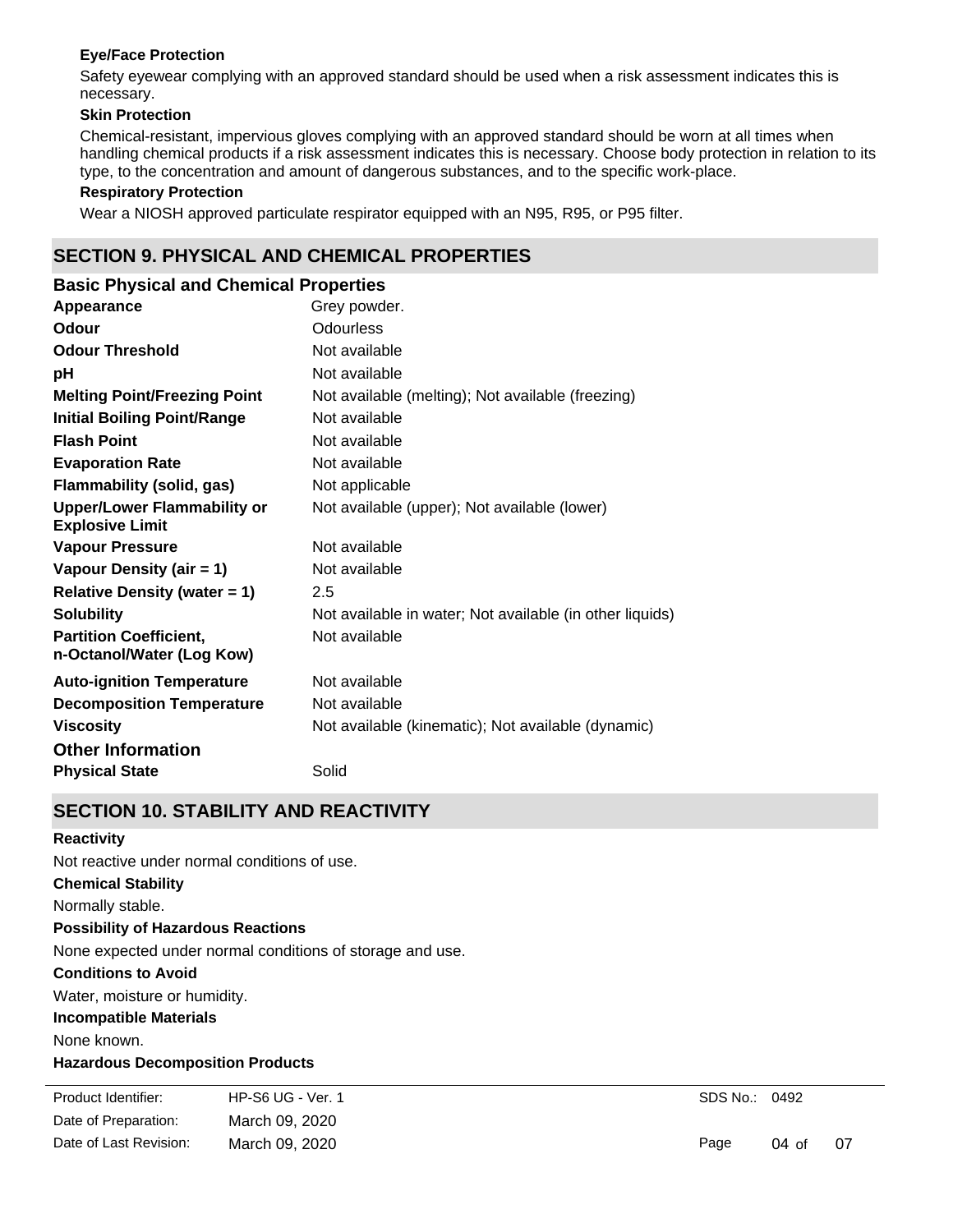Under normal conditions of storage and use, hazardous decomposition products should not be produced.

# **SECTION 11. TOXICOLOGICAL INFORMATION**

### **Likely Routes of Exposure**

Inhalation; skin contact; eye contact; ingestion.

### **Acute Toxicity**

| <b>Chemical Name</b> | <b>LC50</b> | $ LD50$ (oral)  | LD50 (dermal) |
|----------------------|-------------|-----------------|---------------|
| Silica, total quartz |             | 500 mg/kg (rat) |               |

#### **Skin Corrosion/Irritation**

May cause moderate or severe irritation based on information for closely related materials.

### **Serious Eye Damage/Irritation**

May cause serious eye damage based on information for closely related materials.

### **STOT (Specific Target Organ Toxicity) - Single Exposure**

### **Inhalation**

May cause severe nose and throat irritation, severe lung injury.

### **Skin Absorption**

No information was located.

### **Ingestion**

May be harmful based on information for closely related materials.

### **Aspiration Hazard**

Can cause lung damage if aspirated based on human experience.

### **STOT (Specific Target Organ Toxicity) - Repeated Exposure**

Causes irritation of the respiratory system. Respiratory tract injury has been observed. Respirable crystalline silica in the form of quartz or cristobalite from occupational sources is listed by the International Agency for Research on Cancer (IARC) and National Toxicology Program (NTP) as a lung carcinogen. Prolonged exposure to respirable crystalline silica has been known to cause silicosis, a lung disease, which may be disabling. While there may be a factor of individual susceptibility to a given exposure to respirable silica dust, the risk of contracting silicosis and the severity of the disease is clearly related to the amount of dust exposure and the length of time (usually years) of exposure.

### **Respiratory and/or Skin Sensitization**

May cause an allergic reaction (skin sensitization) based on information for closely related chemicals.

### **Carcinogenicity**

| <b>Chemical Name</b> | <b>IARC</b> | <b>ACGIH®</b> | INTP             | <b>OSHA</b> |
|----------------------|-------------|---------------|------------------|-------------|
| Silica, total quartz | Group       | A2            | Known carcinogen |             |

### May cause cancer.

#### **Reproductive Toxicity**

**Development of Offspring**

No information was located.

**Sexual Function and Fertility**

No information was located.

### **Effects on or via Lactation**

No information was located.

### **Germ Cell Mutagenicity**

No information was located.

### **Interactive Effects**

No information was located.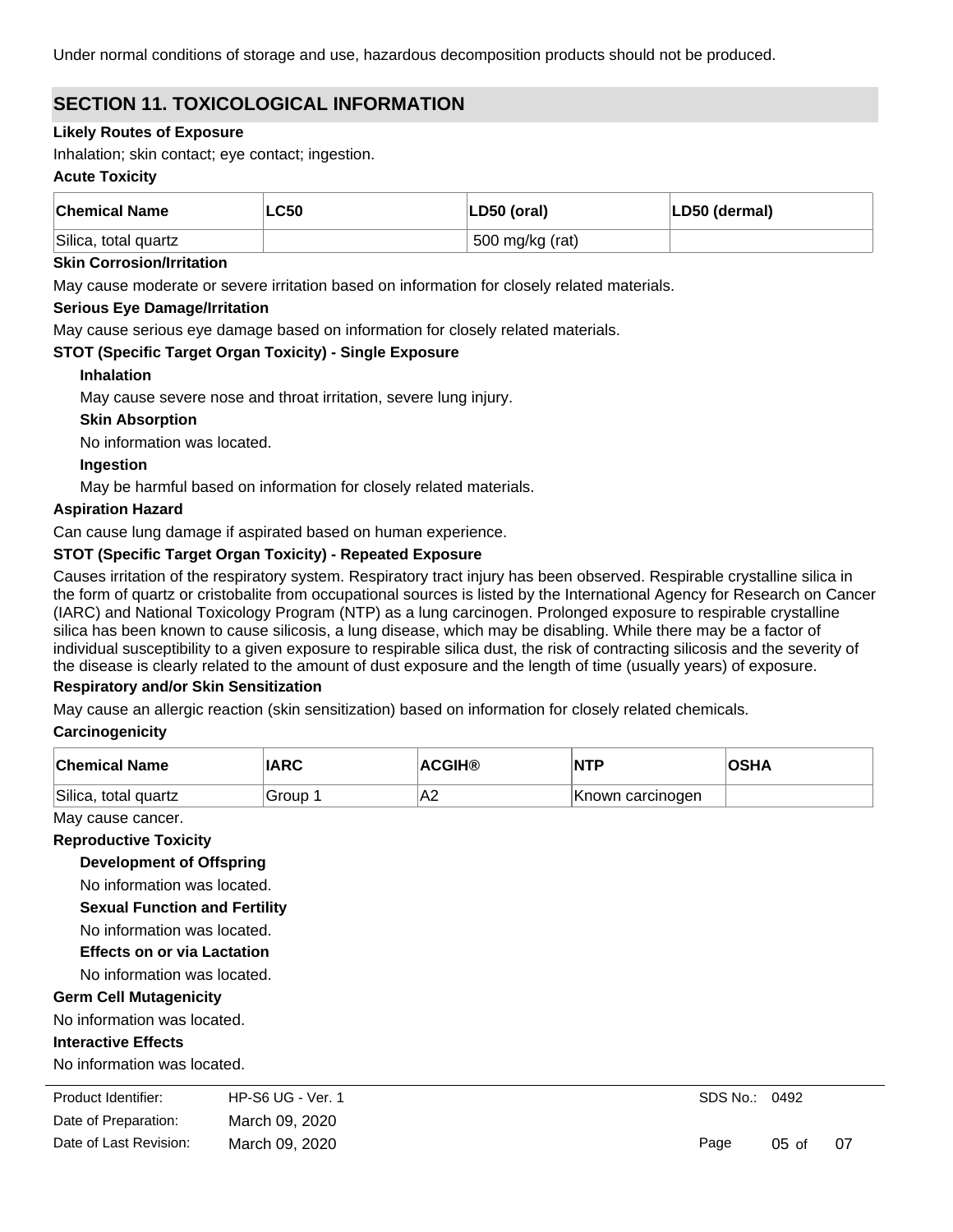# **SECTION 12. ECOLOGICAL INFORMATION**

### **Ecotoxicity**

May cause long lasting harmful effects to aquatic life.

**Persistence and Degradability**

No information was located.

**Bioaccumulative Potential**

No information was located.

### **Mobility in Soil**

No information was located.

### **Other Adverse Effects**

There is no information available.

# **SECTION 13. DISPOSAL CONSIDERATIONS**

### **Disposal Methods**

Contact local environmental authorities for approved disposal or recycling methods in your jurisdiction.

### **SECTION 14. TRANSPORT INFORMATION**

Not regulated under US DOT Regulations.

**Environmental Hazards** Not applicable

**Special Precautions** Not applicable

### **Transport in Bulk According to Annex II of MARPOL 73/78 and the IBC Code**

Not applicable

# **SECTION 15. REGULATORY INFORMATION**

### **Safety, Health and Environmental Regulations**

### **Canada**

This product has been classified in accordance with the hazard criteria of the Controlled Products Regulations and the SDS contains all of the information required by the Controlled Products Regulations.

### **USA**

### **Toxic Substances Control Act (TSCA) Section 8(b)**

All ingredients are on the TSCA Inventory or are exempt from TSCA Inventory requirements under 40 CFR 720.

### **Additional USA Regulatory Lists**

This product contains a chemical known to the State of California to cause cancer.

### **SECTION 16. OTHER INFORMATION**

| <b>SDS Prepared By</b>     | King Packaged Materials Company                                                                                                                                                                                                                                                                                                                                                                                                                                                  |               |         |    |
|----------------------------|----------------------------------------------------------------------------------------------------------------------------------------------------------------------------------------------------------------------------------------------------------------------------------------------------------------------------------------------------------------------------------------------------------------------------------------------------------------------------------|---------------|---------|----|
| Phone No.                  | 905-639-2993                                                                                                                                                                                                                                                                                                                                                                                                                                                                     |               |         |    |
| <b>Date of Preparation</b> | March 09, 2020                                                                                                                                                                                                                                                                                                                                                                                                                                                                   |               |         |    |
| Date of Last Revision      | March 09, 2020                                                                                                                                                                                                                                                                                                                                                                                                                                                                   |               |         |    |
| <b>Disclaimer</b>          | To the best of our knowledge, the information contained herein is accurate. However, neither<br>King Packaged Materials Company, nor any of its subsidiaries, assumes any liability<br>whatsoever for the accuracy or completeness of the information contained herein. Final<br>determination of suitability of any material is the sole responsibility of the user. All materials<br>may present unknown hazards and should be used with caution. Although certain hazards are |               |         |    |
| Product Identifier:        | <b>HP-S6 UG - Ver. 1</b>                                                                                                                                                                                                                                                                                                                                                                                                                                                         | SDS No.: 0492 |         |    |
| Date of Preparation:       | March 09, 2020                                                                                                                                                                                                                                                                                                                                                                                                                                                                   |               |         |    |
| Date of Last Revision:     | March 09, 2020                                                                                                                                                                                                                                                                                                                                                                                                                                                                   | Page          | $06$ of | 07 |